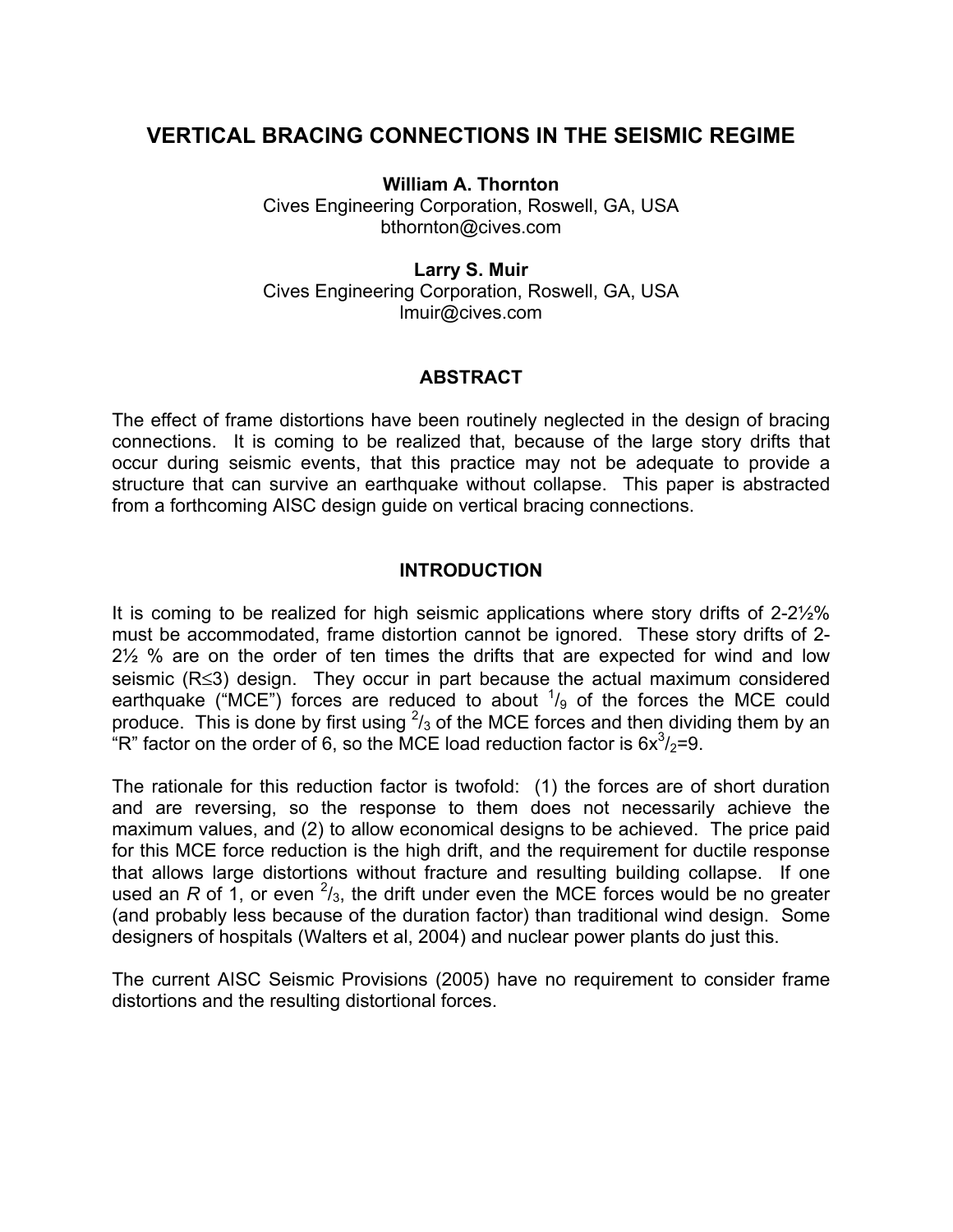#### **DISTORTIONAL FORCES**

These forces exist because a braced frame, although considered a pinned structure, is in reality a braced rigid frame. They would be reduced to essentially zero by the use of an actual pin as shown in Fig. 1, or they can be controlled by the use of a designed hinge in the beam as shown in Fig. 2. If no pin or hinge is used, the maximum distortional forces can be derived from the maximum distortional moment,

$$
\boldsymbol{M}_{D} = \min \{ 2 \boldsymbol{M}_{P_{column}}, \boldsymbol{M}_{P_{beam}} \}
$$

In this formula, the column is considered continuous above and below the location being considered. Fig. 3 shows a statically admissible distortional forces distribution. These forces are to be added algebraically to those resulting from the Uniform Force Method (AISC 2005) of bracing connection analysis.

Note that, when the brace force is tension, the distortional forces  $F<sub>D</sub>$  are compression. These forces tend to "pinch" the gusset and can cause the gusset to buckle even when the brace is in tension. This gusset pinching has been observed in physical tests (Lopez et al, 2004).

#### **AN EXAMPLE**

Figure 4 shows a connection designed to satisfy the current Seismic Provisions (AISC, 2005). This design, which does not consider distortional forces, is given in the Design Guide (AISC, 2008). The statically admissible interface forces for the connection of Fig. 4 are given in Fig. 5. These forces would be correct if a beam hinge such as shown in Figs. 1 or 2, were used. However, with no hinge as shown in Fig. 4, the maximum possible (demand) distortional moment is

$$
M_D = \min \{ R_y M_{p_{beam}}, 2R_y M_{p_{column}} \}
$$
  
= min{1.1(826),2(1.1)2260}  
= 909kip - ft

From the geometry of Figs. 3 and 4,

$$
F_D = \frac{M_D}{\overline{\beta} + e_b} \left(\frac{\overline{\beta}}{\overline{\alpha}}\right)^2 = \frac{909}{14.5 + 8.5} \left(\frac{14.5}{18}\right)^2 = 609 \text{kips}
$$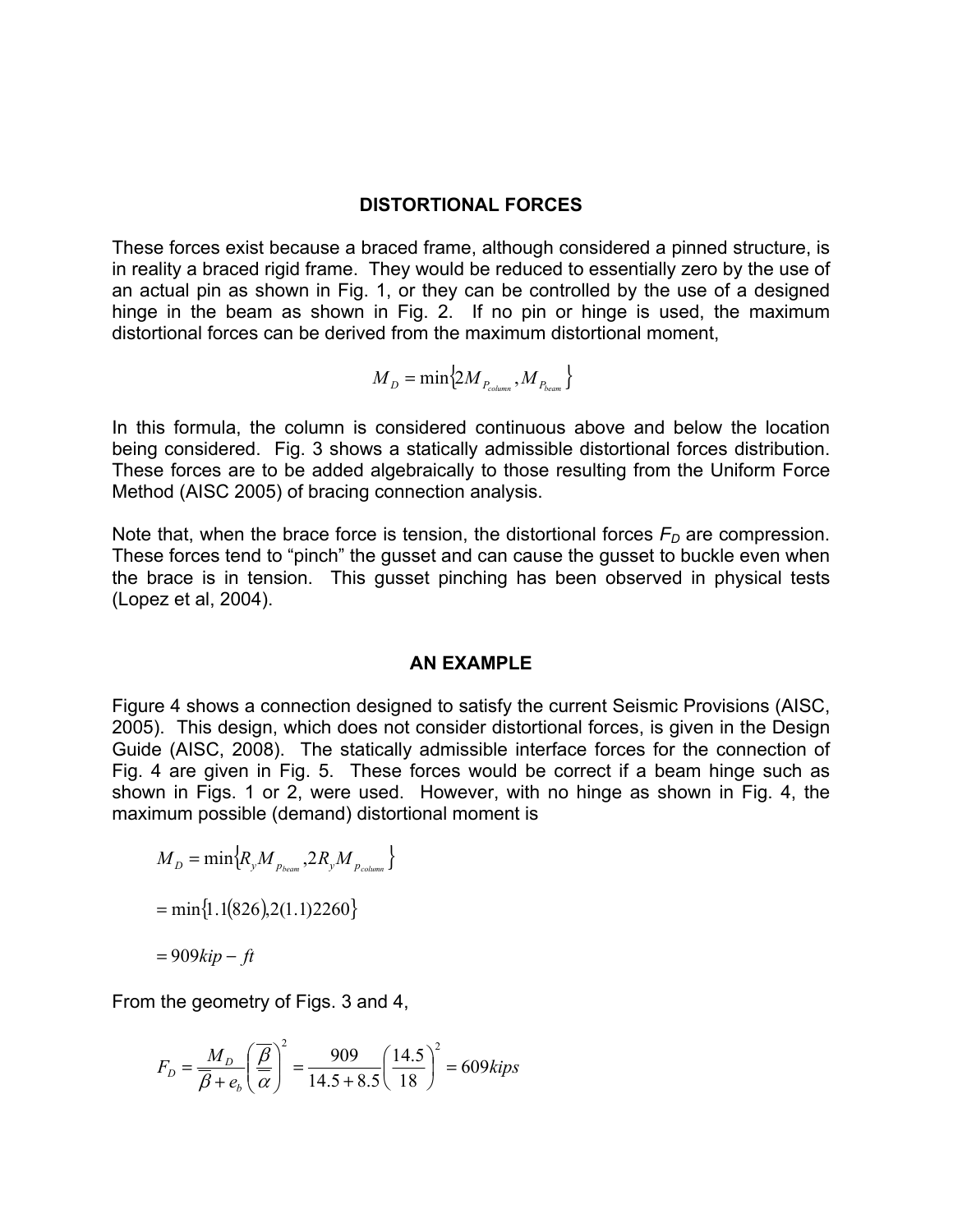where  $e_b$  is the half depth of the beam.

The horizontal component of  $F<sub>D</sub>$  is

$$
H_D = \frac{\overline{\alpha}}{\sqrt{\overline{\alpha}^2 + \overline{\beta}^2}} x609 = 474 \text{kips}
$$

This value, which is compression when the brace force is tension, can be compared to the 176 kip horizontal force of Fig. 5 between the gusset and the column, which is tension when the brace force is tension. It can be seen that it is not reasonable to neglect the distortional forces.

Note that the large distortional forces may not be able to be achieved because of column and beam web yielding and crippling, and gusset pinching (buckling when the brace is in tension). The Design Guide (AISC, 2008) proposes using the plate buckling theory given in the Manual pages 9-8 and 9-9 (AISC, 2005) to control gusset pinching. The Manual formulations can be written as

$$
F_{cr} = QF_y
$$
  
Q = 1.0 for  $\lambda \le 0.7$  (yielding)  
Q = 1.34 - 0.486 $\lambda$  for 0.7  $\lambda \le 1.41$  (inelastic buckling)  

$$
Q = \frac{1.30}{\lambda^2}
$$
 for  $\lambda > 1.41$  (elastic buckling)  

$$
\lambda = \frac{\left(\frac{b}{t}\right)\sqrt{F_y}}{5\sqrt{475 + \frac{1120}{\left(\frac{a}{b}\right)^2}}}
$$

where

*a* = length of "free" edge−distance between points A and B of Fig. 4.

 $b =$  the perpendicular distance from the "free" edge to the gusset junction point at the beam and column, point C of Fig. 4.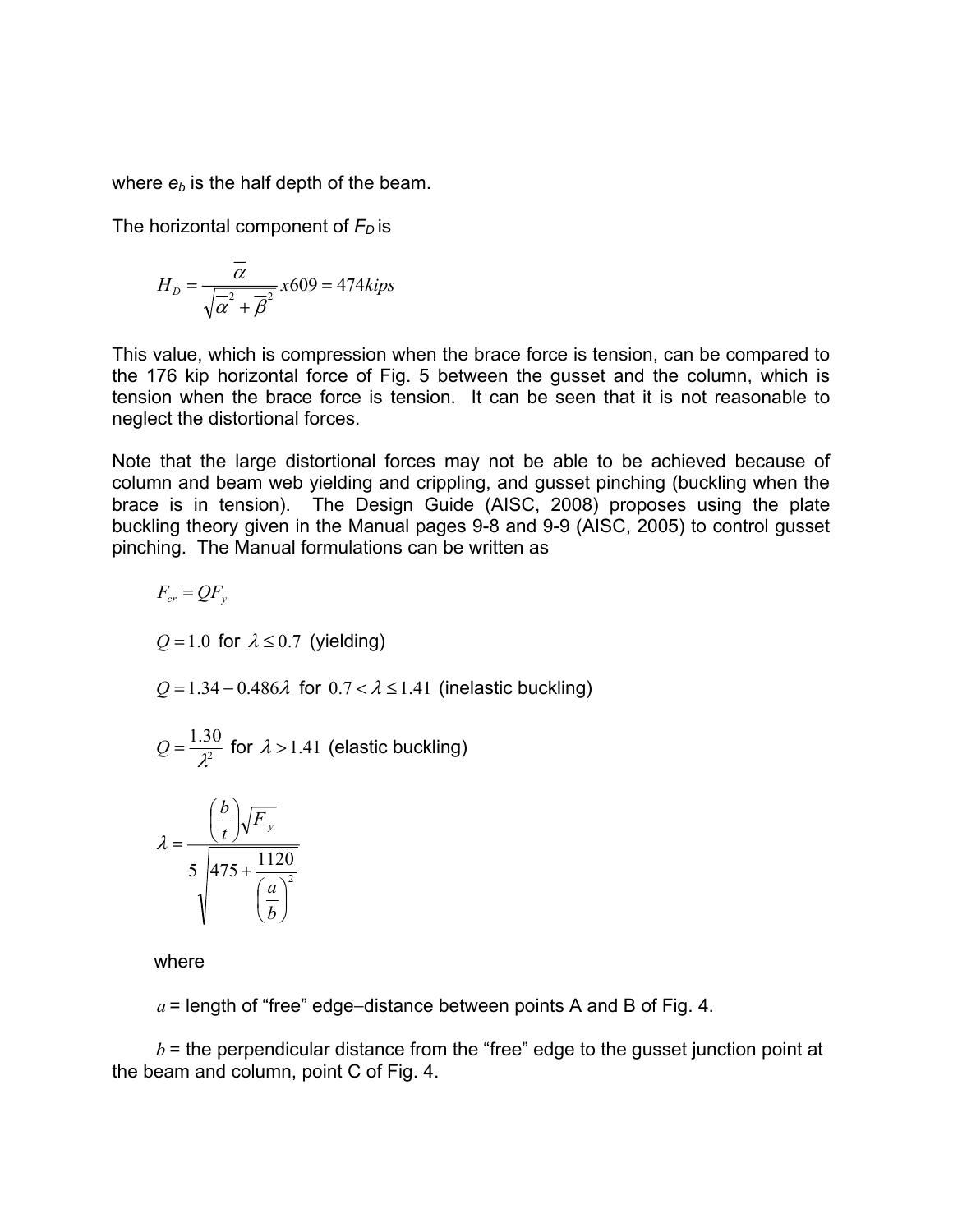From the geometry of Fig. 4,

*a* = 44.3 in. *b* = 21.2 in., 
$$
t = \frac{3}{4}
$$
 in.  
\n
$$
\frac{a}{b} = 2.09, \frac{b}{t} = 28.3
$$
\n
$$
\lambda = \frac{28.3\sqrt{50}}{5\sqrt{475 + \frac{1120}{2.09^2}}} = 1.48
$$
\n
$$
Q = \frac{1.30}{1.48^2} = 0.594
$$
\n
$$
\phi F_{cr} = 0.9x0.594x50 = 26.7ksi
$$

The actual stress is

$$
f_a = \frac{609}{0.75 \times 21.2} = 38.3
$$
ksi

Since 38.3*ksi* > 26.5*ksi* , the gusset will buckle in the pinching mode when the brace is in tension. This buckling will prevent the distortional moment  $M_b = 909k - ft$  from being achieved, but this out-of-plane buckling is undesirable because it could cause low cycle fatigue cracks to form in the gusset and its connections.

## **CONTROL OF DISTORTIONAL FORCES WITH A BEAM HINGE**

The idea is shown in Figs. 1 and 2, and has been tested in the context of buckling restrained braced frames (Fahnestock et al, 2006). A completely designed example with a beam hinge is shown in Fig. 6. The loads and geometry are the same as the example of Fig. 4. The Design Guide (AISC, 2008) gives complete calculations for this example. Because of the beam hinge, the distortional force  $F<sub>D</sub>$  is reduced to 204 kips. The design shown in Fig. 6 satisfies all the usual limit states, plus gusset pinching, with the original  $\frac{3}{4}$  in. gusset plate.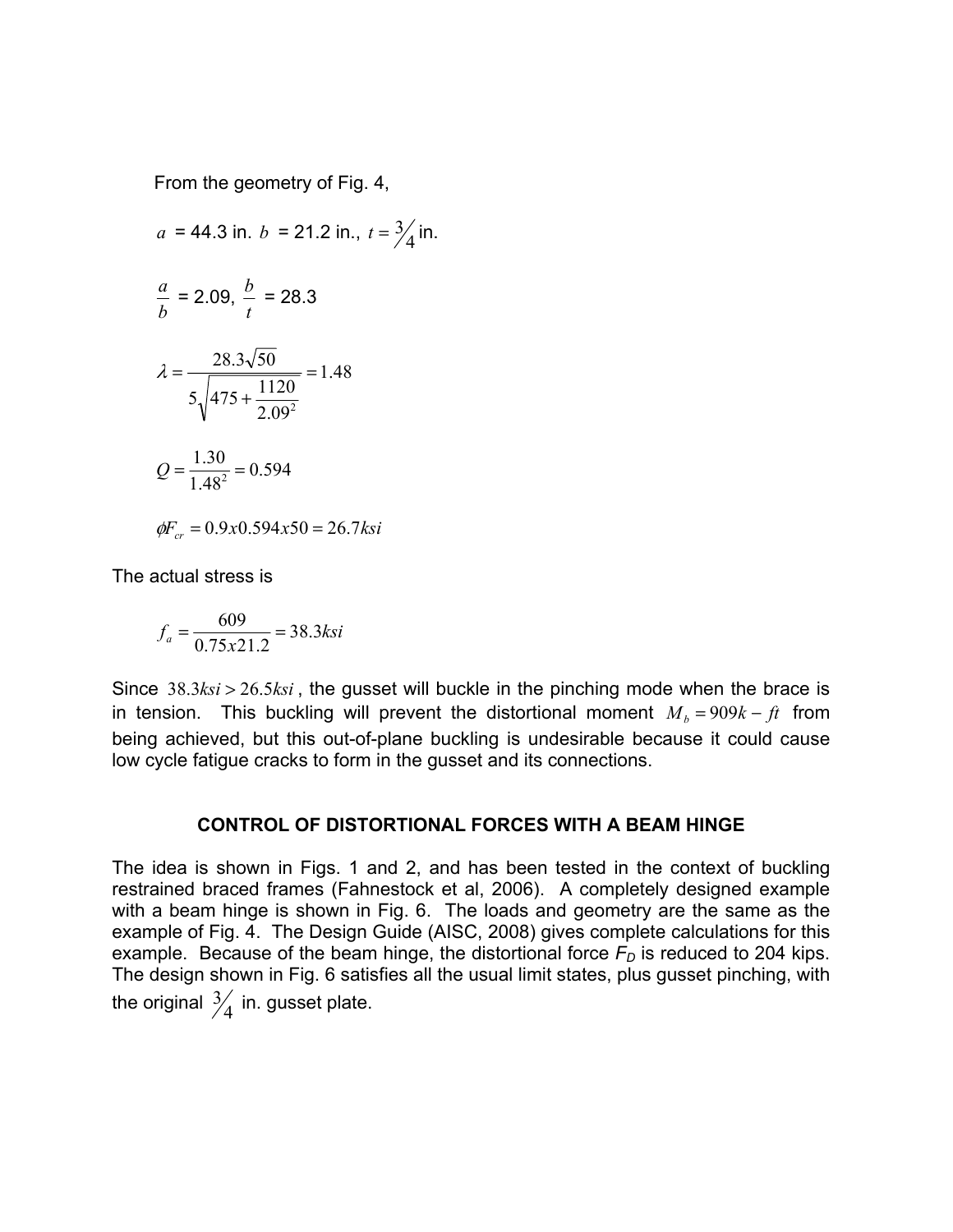## **SUMMARY**

A forthcoming AISC Design Guide (AISC, 2008) on Vertical Bracing Connections treats many types of bracing connections and loadings. This paper, which is abstracted from the Design Guide, presents a rational state of the art treatment of the distortional forces induced by large seismic drifts.

### **REFERENCES**

AISC (2008), *Design Guide for Vertical Bracing Connections*, W.A. Thornton and L.S. Muir, to appear.

AISC (2005), *Manual of Steel Construction*, 13<sup>th</sup> Edition, AISC, Chicago, IL.

AISC (2005), *Seismic Provisions for Structural Steel Buildings,* AISC, Chicago, IL.

Fahnestock, Larry A., Ricles, James M., and Sause, Richard, (2006) "Design, Analysis, and Testing of an Earthquake−Resistance Buckling-Restrained Braced Frame," *SEAOC 75th Annual Proceedings.*

Lopez, Walterio A., Gwie, David S., Lauck, Thomas W., and Saunders, Mark (2004), "Structural Design and Experimental Verification of a Buckling−Restrained Braced Frame System," *AISC Engineering Journal*, Fourth Quarter, p. 177-186.

Walters, Mason T., Maxwell, Benjamin H., and Berkowitz, Russell H. (2004), "Design for Improved Performance of Buckling−Restrained Braced Frames," *SEAOC Annual Convention Proceedings*.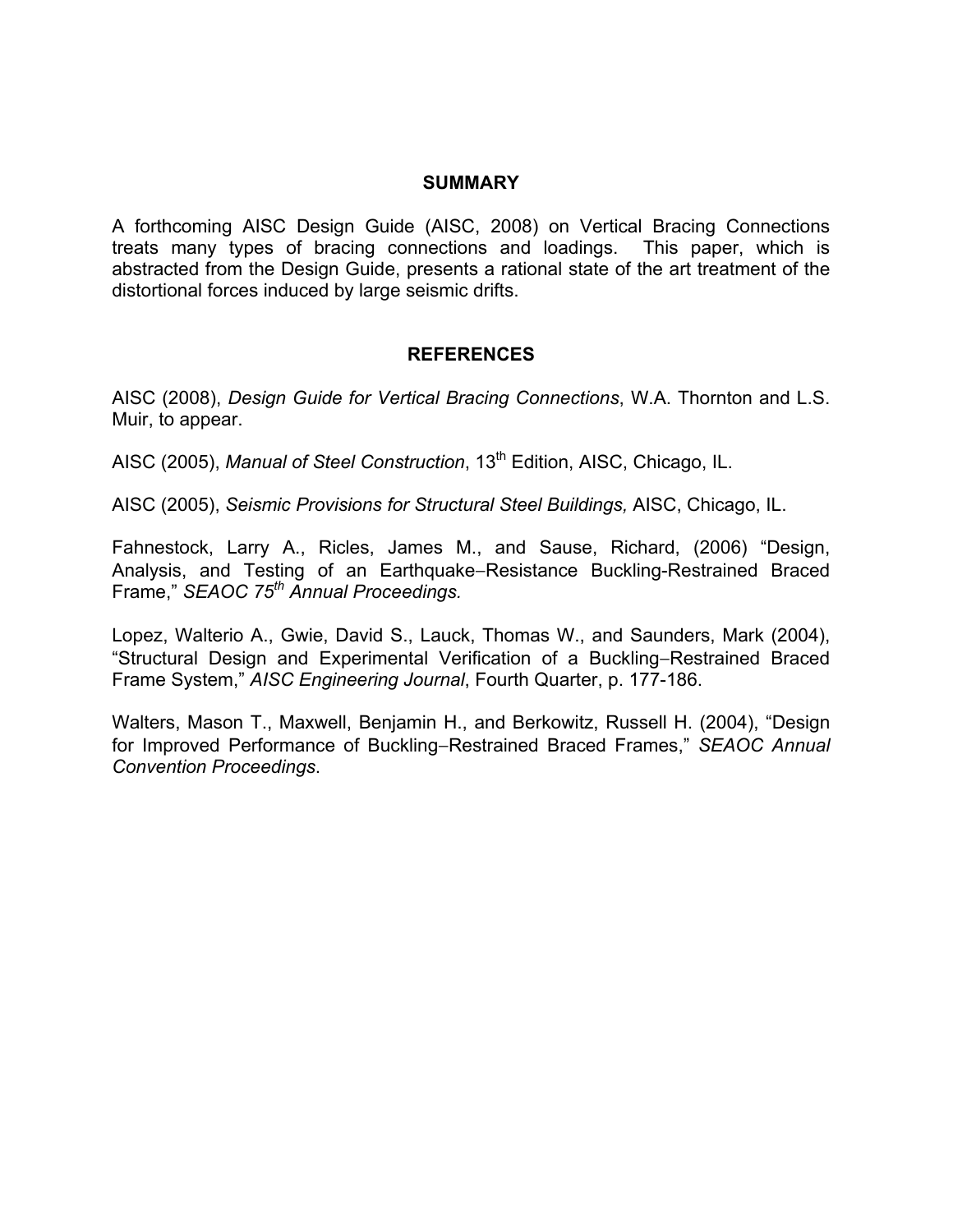

Figure 1. Connection to Minimize Distortional Forces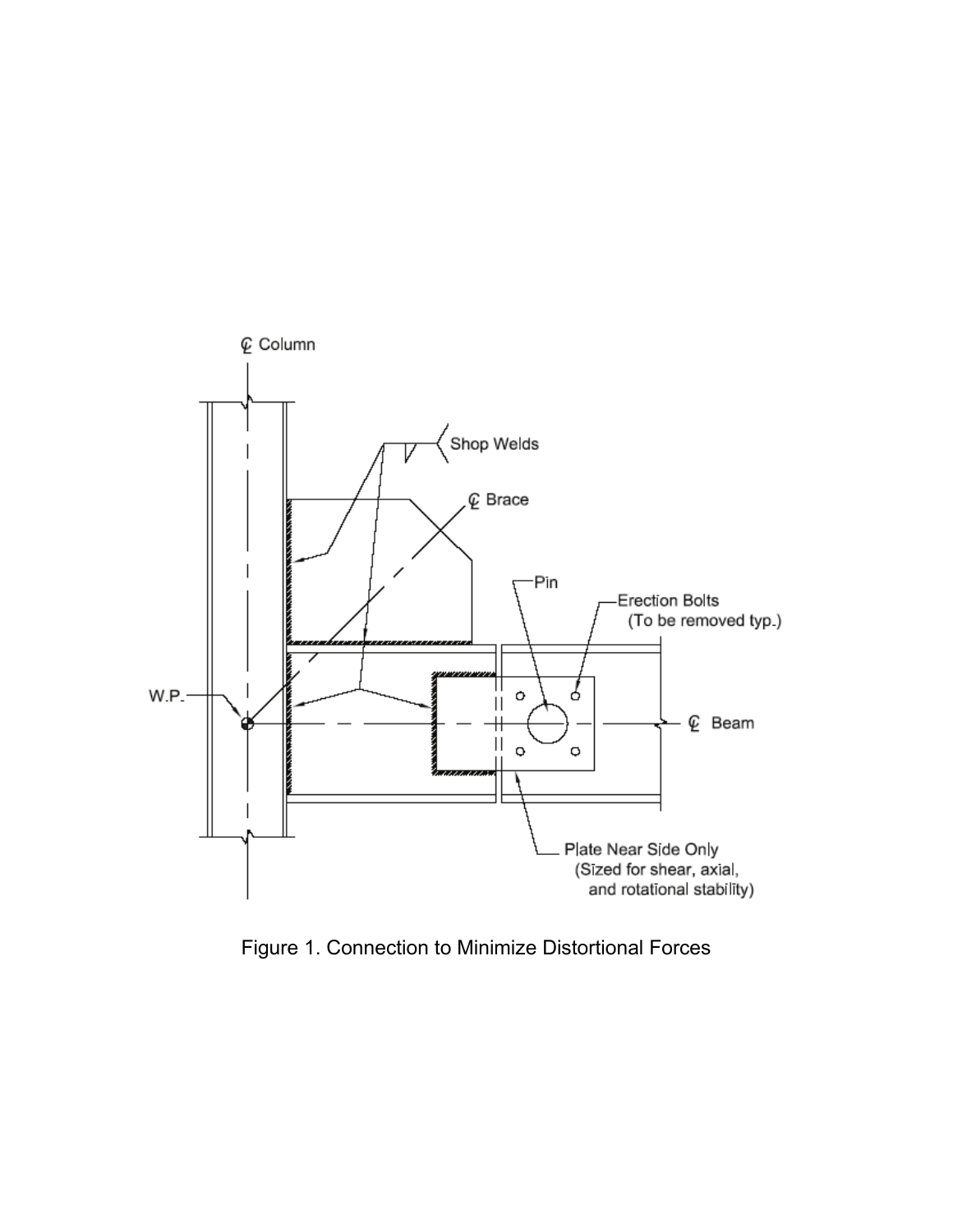

Figure 2. Shear Splice to Control Distortional Forces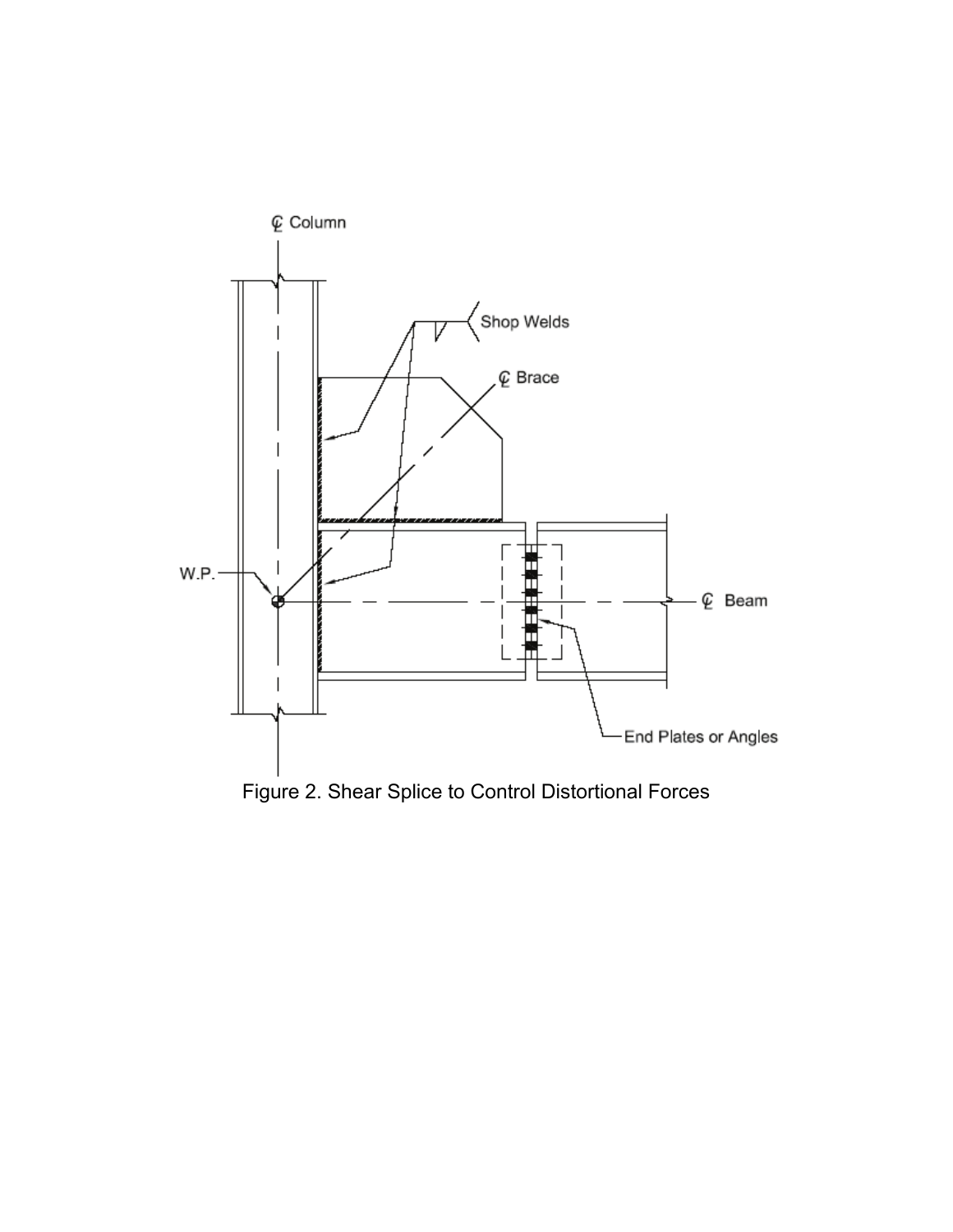

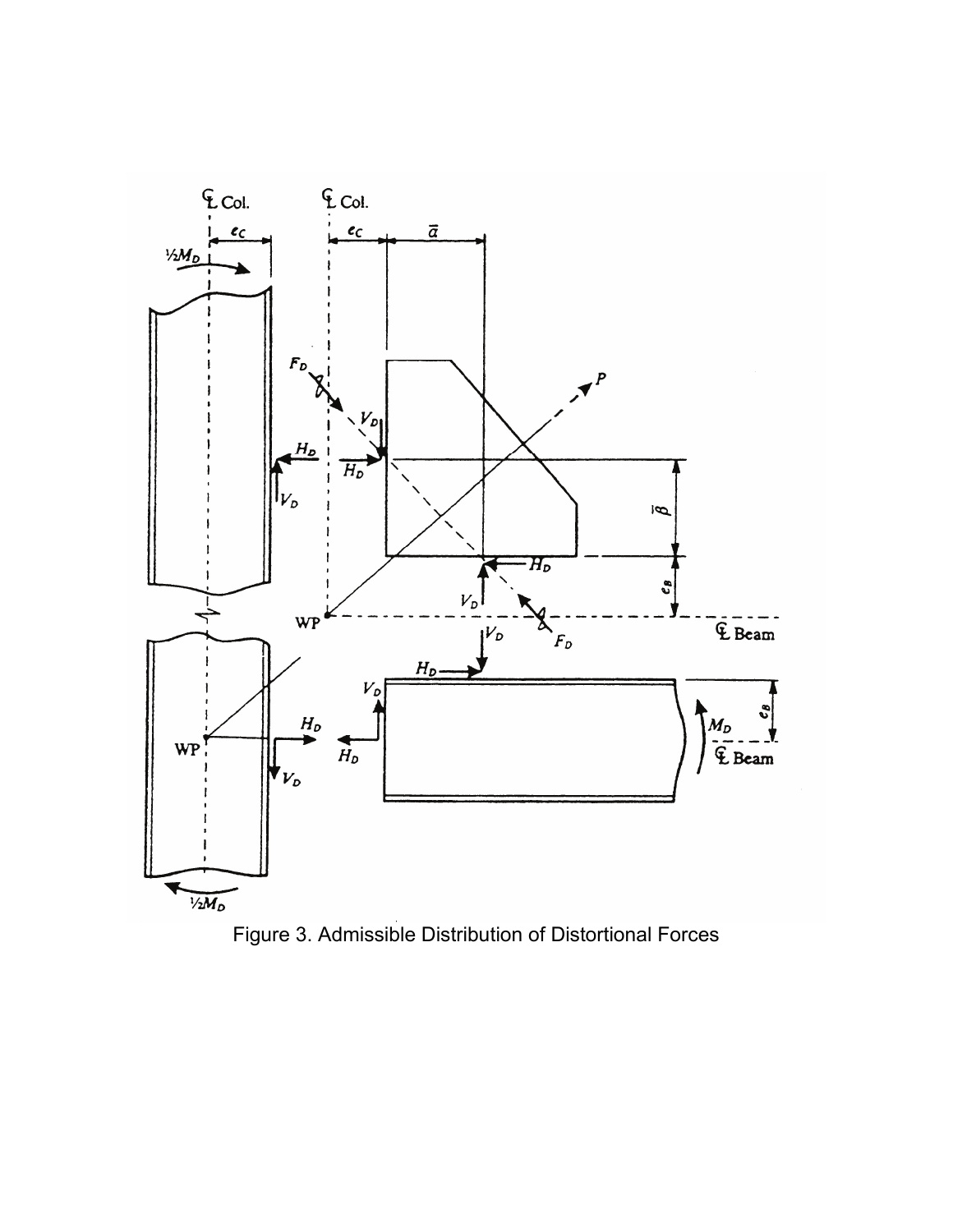

Figure 4. SCBF Connection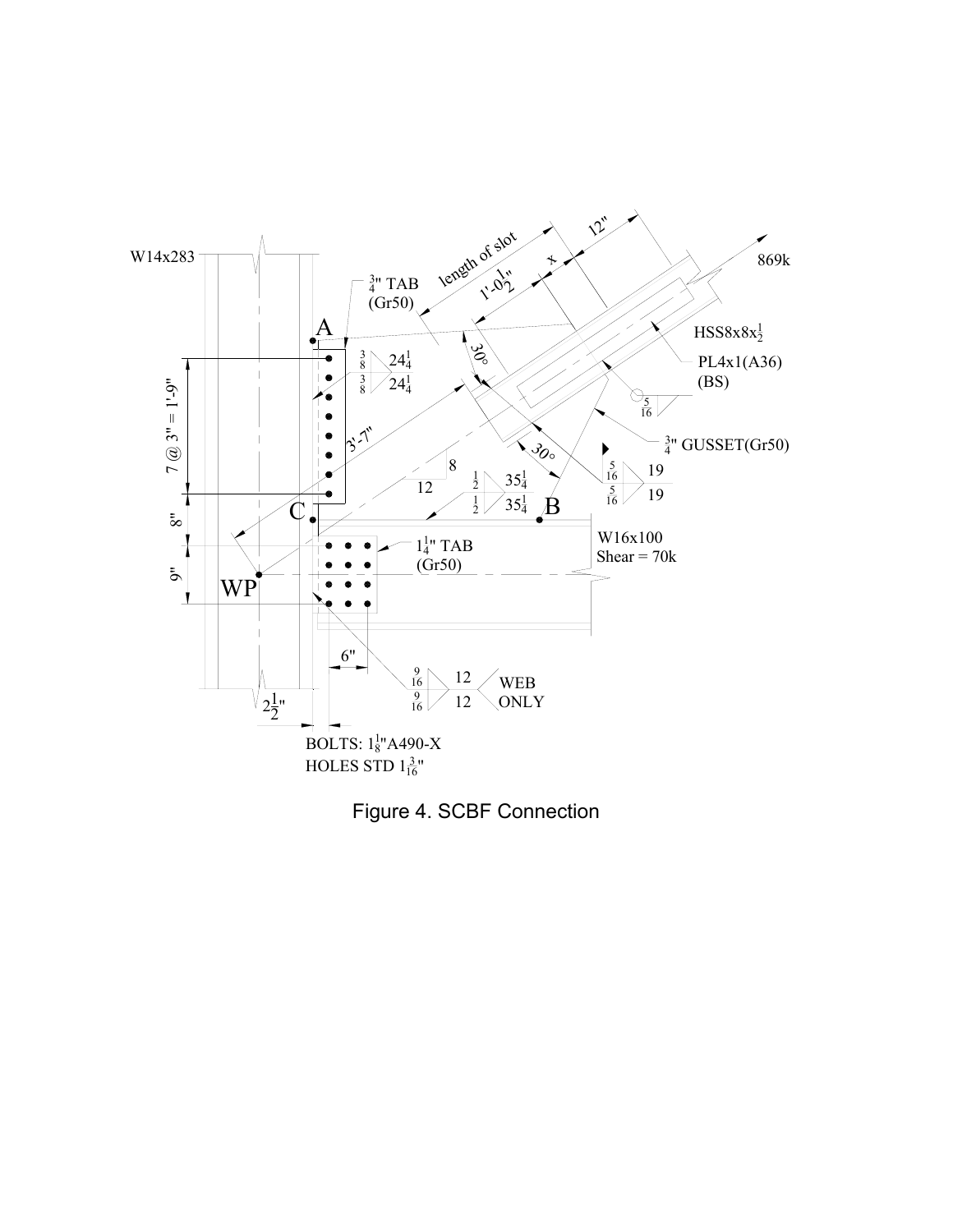

Figure 5. Admissible Force Field for Connection of Figure 4